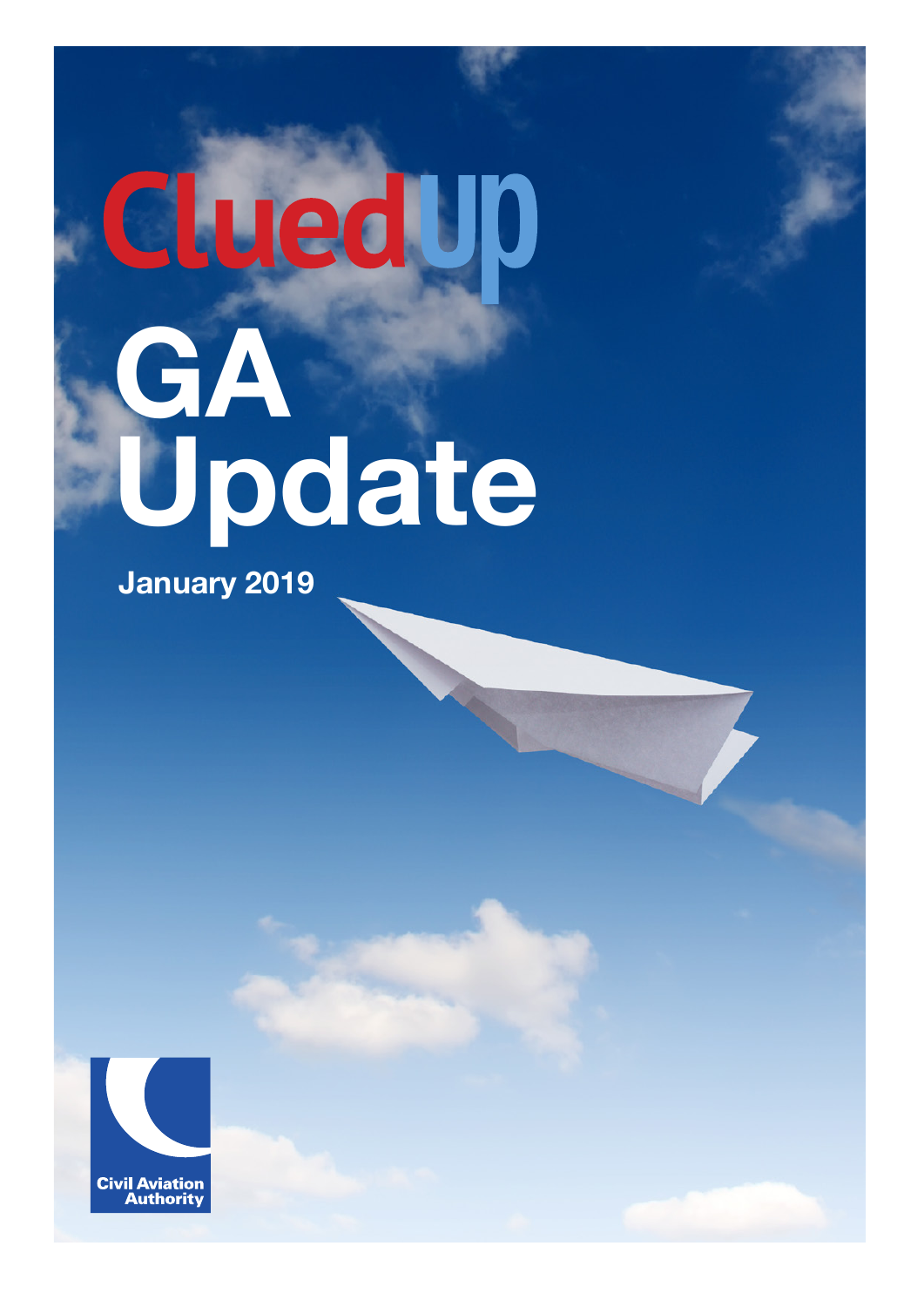### UNSTABLE APPROACHES

# **HOW STABL** YOU FEER?

We've all been there. Either too high, too fast or quite simply. too all-over-the-place. Here's how to stabilise your mind – and your aircraft

hat do you do if the approach<br>
is going to worms – hang on<br>
and hope it will all sort itself<br>
out further down the line, or<br>
do you think 'nope, this isn't looking good, is going to worms – hang on and hope it will all sort itself out further down the line, or let's bin it and try again'? And if you do go around what order are your actions going to be in? I've seen the results of the former, and they aren't always pretty, while the latter has produced some interesting sequences of events…

 In the commercial world there have been a number of high profile incidents and accidents that appear to have a common link – CFIT on final approach because the aircraft might not have been in the right steady state for landing.

 Commercial operators have strict criteria that must be met to continue an approach. In simple terms these are based around a set of 'gates' that ordinarily prescribe **speed** range, maximum **rate of descent, aircraft configuration, position relative to desired flight path** (lateral and vertical) and minimum power settings.

 If these 'gates' aren't achieved by a certain point, a go-around is mandatory. Failure to comply at best results in a chat with a Training Captain. But what relevance does this have to General Aviation? I reckon that some of these gate concepts are wholly applicable to us and we should never be afraid of throwing away an approach that doesn't meet some simple criteria.

 The following thoughts are generic because there are many variables that contribute towards the decision on whether or not to continue an approach: pilot qualifications and experience, aircraft performance and the operating environment will all influence decisionmaking. The overwhelming requirement, though, is to make a decision. I have seen the outcome of 'botched' approaches that have been costly in both time and money.

#### **Speed**

In just short of 60 years there have been more than 43,000 Cessna 172s manufactured under various guises. We all know it's sturdy, relatively benign and simple to operate with good short-field performance and an undercarriage that will take a significant beating. So I find myself asking why I have observed so many bent C172 firewalls, written-off propellers and shock-loaded engines? I have also seen a few aircraft implanted in hedges at the far end of runways. Investigation always seems to point at landings that have been completed despite the aircraft being unstable on approach.

 On certified aircraft the Aircraft Flight Manual (AFM) is usually well constructed,  $\blacktriangleright$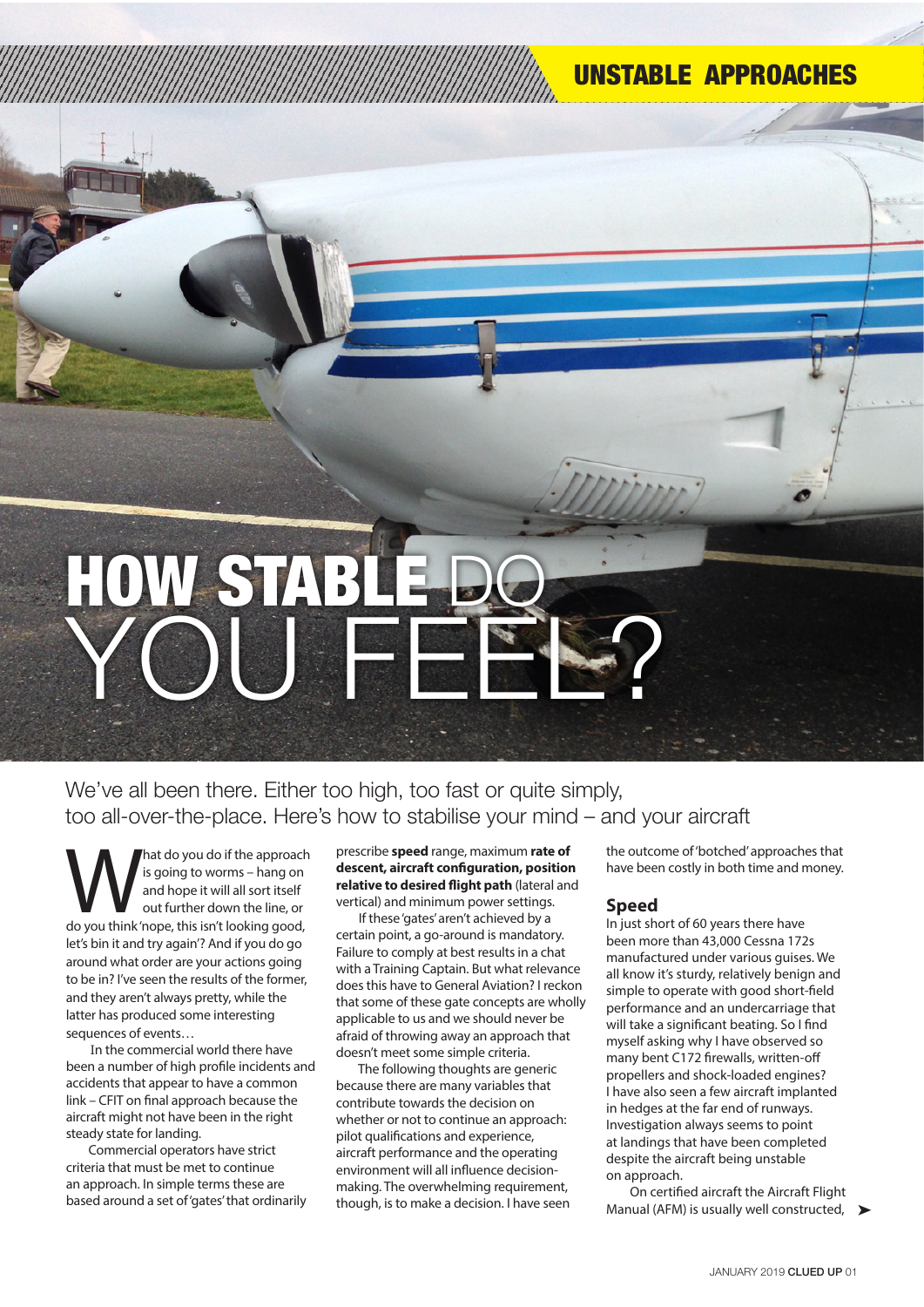## UNSTABLE APPROACHES



➤clearly describing the configuration options together with recommended approach speeds. However, chatting with pilots who have had such bad experiences, without exception they have all selected an approach speed at, or above, the highest speed quoted in the manual.

 Many pilots on approach add a few knots for luck, not realising that these extra knots actually contribute towards them having to rely on luck. Sure, there are times where extra speed may help (gusty conditions) but, generally speaking, an aircraft should be flown within the speed range described in the AFM.

Importantly if there is a speed range quoted, the top end of this range applies to an aircraft at maximum weight, whereas 'lighter' aircraft should be flown towards the bottom end of this range. Once the desired speed is obtained pilots should trim to it and minimise the amount of control input necessary to maintain a stable approach.

 Excessive speed (energy) brings all sorts of problems during landing. First, any landing distance performance calculations can be dismissed but, as importantly, the aircraft is going to spend more time losing energy in the flare before finally touching-down. During this extended time period, there is scope for the wind to create mischief and the pilot to relax backpressure on the control column to try to

expedite the landing. It's this last action that leads to bounced nosewheel landings, prop strikes and bent firewalls. My first top tip is to **ensure that the aircraft is trimmed at an appropriate approach speed.**

#### **Rate of Descent and Power**

While it's relatively easy to adjust the rate of descent in a light aircraft, some pilots forget to address the secondary effects of doing so. Whether rate of descent is actually controlled by power or pitch might be a common after-flying bar discussion, the reality is that adjustment of either requires a corresponding input from the other. I like to think of it like this: **Power + Pitch = Performance (P+P=P)**. So, if a pilot chooses to fly an approach with an excessive rate of descent, he or she needs to carefully plan energy management when finally reducing this rate of descent in order to achieve the required performance.

 A low rate of descent or 'shallow' approach can also bring problems. It's likely that the engine will be developing significant power while the aircraft is being 'dragged in', followed by a tendency to cut or 'chop' the power over the runway threshold to complete the landing. At this point a 'stable' aircraft has just become unstable; the P+P=P equation

has changed, slipstream effect over the empennage has reduced and there is a likelihood that increased control column back pressure is required due to the aircraft being out of trim.

 Piece of advice number two – **plan and set a reasonable rate of descent**. In most GA aircraft, this is around 500- 750ft/min.

#### **Aircraft Configuration**

This element largely relates to flap settings and ensuring the wheels are down (which is good). Again, the key element is settingup the aircraft early enough that you do not need to reconfigure at the latter stages of the approach. Adding flap changes the performance of the wing so you have to adjust pitch and/or power to maintain the desired performance.

 That said, for many GA aircraft the application of the last stage of flap merely reduces speed by a few knots and this can be used as part of the approach planning. However, I strongly believe that pilots shouldn't significantly adjust flap settings at low height and certainly not once in the flare. Make sure you are trimmed in your desired configuration.

#### **Flight Path**

There's little point in being stabilised speed, rate of descent and correct